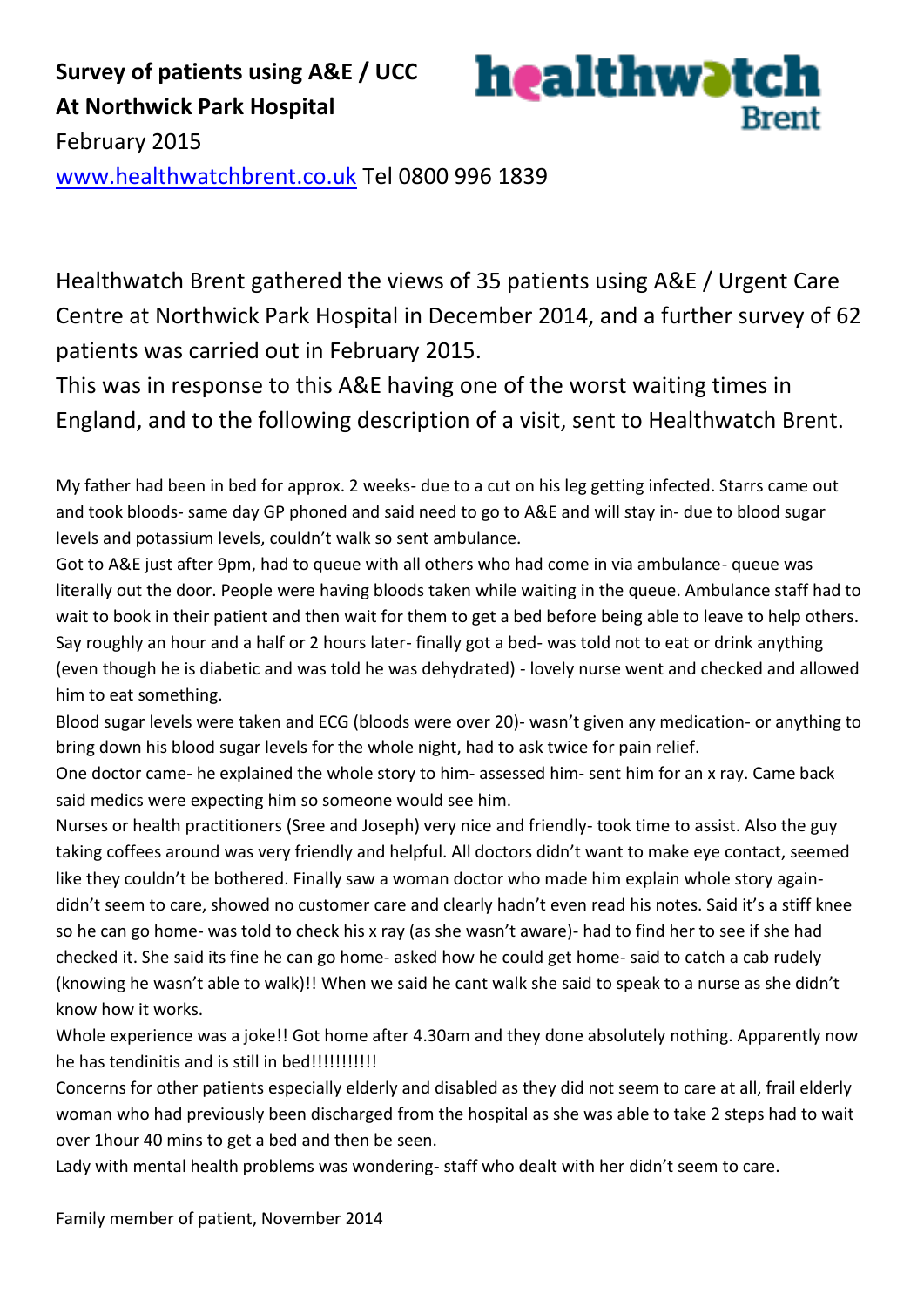## **The surveys**

Healthwatch Brent volunteers and staff interviewed 35 patients during three 2 hours visits -one on a midweek daytime, one midweek evening, and one Sunday.

The visit was limited to the newly opened joint reception and waiting area for A&E and the Urgent Care Centre (UCC). Most of the patients did not know if their service would be provided by A&E or the UCC, although most seemed to be for the UCC.

We did not know how long these visits took to complete after the interview. 2 of the 3 visits seemed to be at quiet times. We interviewed only 1 person who had waited over 4 hours. Healthwatch Brent does not know how representative these were of average weekly visit volumes around that time. Healthwatch Brent also conducted a survey of 62 patients via a survey conducted by small groups and organisations in Brent. See 'Survey of Brent A&E Patients Feb 2015', supplied separately. In contrast to the experiences reported on-site and reported below –

- Only 5% of patients reported being seen in less than 15 minutes of arrival versus 50% waiting over an hour.
- 76% waited over an hour to be examined, 21% over 3 hours, and 8% over 4 hours.
- 16% of people were told how long they would have to wait, 66% were not told.
- 25% of visits took between 4 and 8 hours to complete.

# **Healthwatch Brent reflections on on-site patients' views**

The proportion of people coming from Harrow was surprisingly high. The number of people using A&E on repeat occasions was surprisingly high. There was a lack of awareness of GP Hubs as a route to quicker GP appointments. There was a lack of awareness of the Urgent Care Centre at Central Middx. Hospital as an option.

# **Access –**

People were concerned about parking charges for long and uncertain waiting times. Some people found signage to the new A&E/UCC was poor. Some people found the walk to the new unit was unsafe and long.

# **The process –**

People were pleased to have been seen by a nurse within 10 minutes of arrival. What happens next and waiting times were not made clear to most people.

# **Dignity, kindness, and respect –**

Between 77% and 91% of people gave positive feedback. No one gave negative feedback.

# **The environment –**

Most people were pleased with the new reception / waiting area. Some suggestions were made for improvement.

#### **Waiting times –**

A number of people said the waiting time was better than previous visits.

A number accepted that waiting was what they expected.

A significant number of people said that the waiting time was something that would improve the service.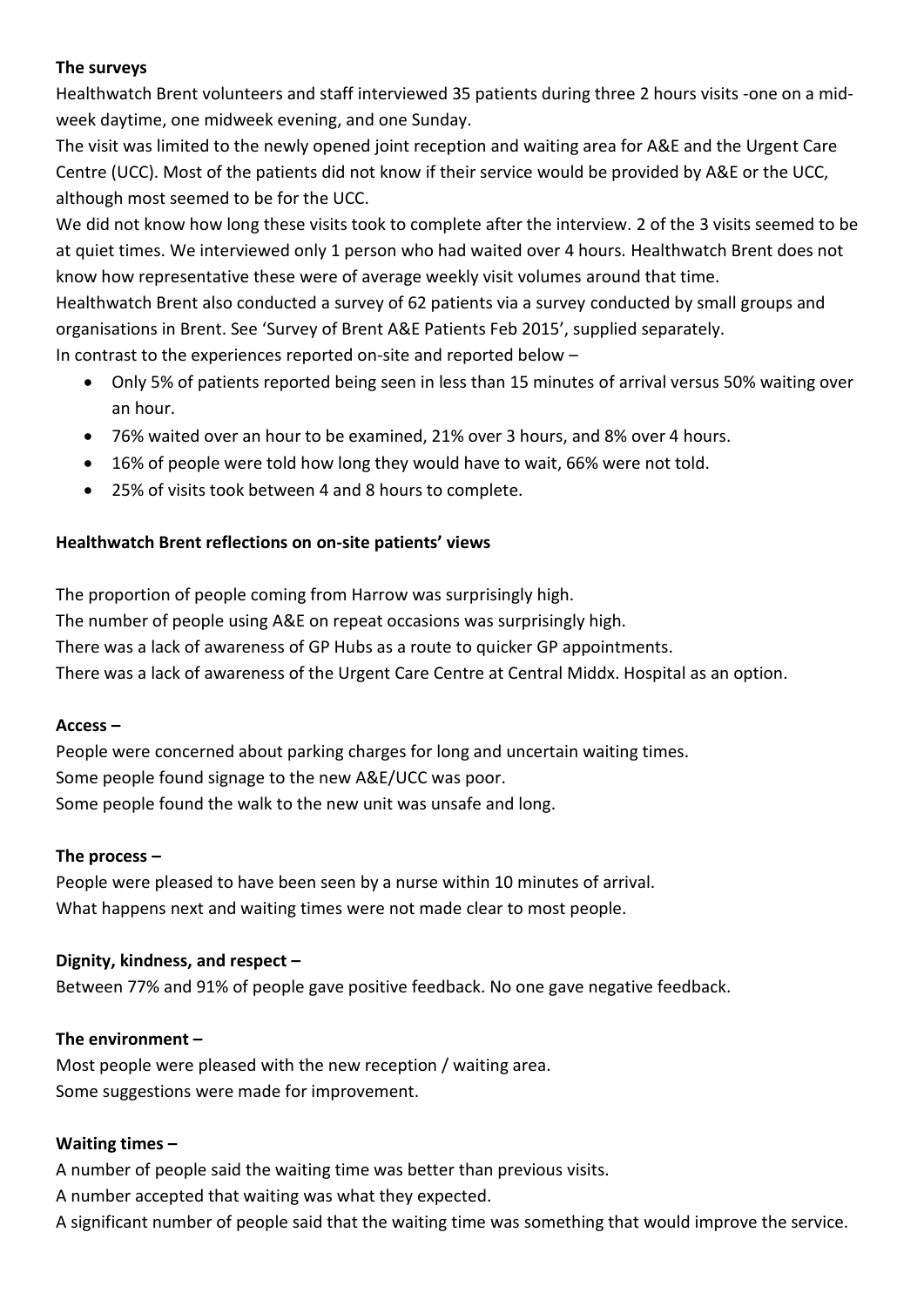## The following **questions** were sent **to Tina Benson, Operational Director, Northwick Park Hospital -**

- 1. How did patient numbers this week compare to previous December weeks?
- 2. How did patient numbers during these timed visits compare to other times that week?
- 3. What percentages of patients were seen within 4 hours during this week?
- 4. Can you give us a projection of how you expect visiting times to compare to this week, and the November 2014 low of 65% patients seen within 4 hours.
- 5. How do you measure waiting times?
- 6. We only took a snapshot off patients in reception how much of people's waiting time is spent in reception?
- 7. Please give us an update on your plans to reduce waiting times, and any progress you have made so far.
- 8. Do you have any comments to make on this summary of patients' views?

Healthwatch Brent request a response to these questions from Tin Benson

#### **Patient suggested improvements –**

Reduce waiting times Give patients a clear estimate of likely waiting time Improve the patient calling service, using a message board Install a clock Make healthy drinks and snacks available to purchase Change machine – to convert notes into coins for vending and parking machines Improved distractions for those waiting – TV with subtitles, magazines, Wi-FI Ensure cleaning is done on a regular basis, or spillages responded to quickly More bins Sanitiser dispensers Review / improve signage to the unit, from car parks and main entrance Review / improve safe pedestrian access to the unit

Healthwatch Brent asks Tina Benson to respond to these suggestions.

#### **Survey of Brent A&E Patients Feb 2015** are included as a separate report.

Healthwatch Brent asks Tina Benson to reflect on this report, and to give her responses.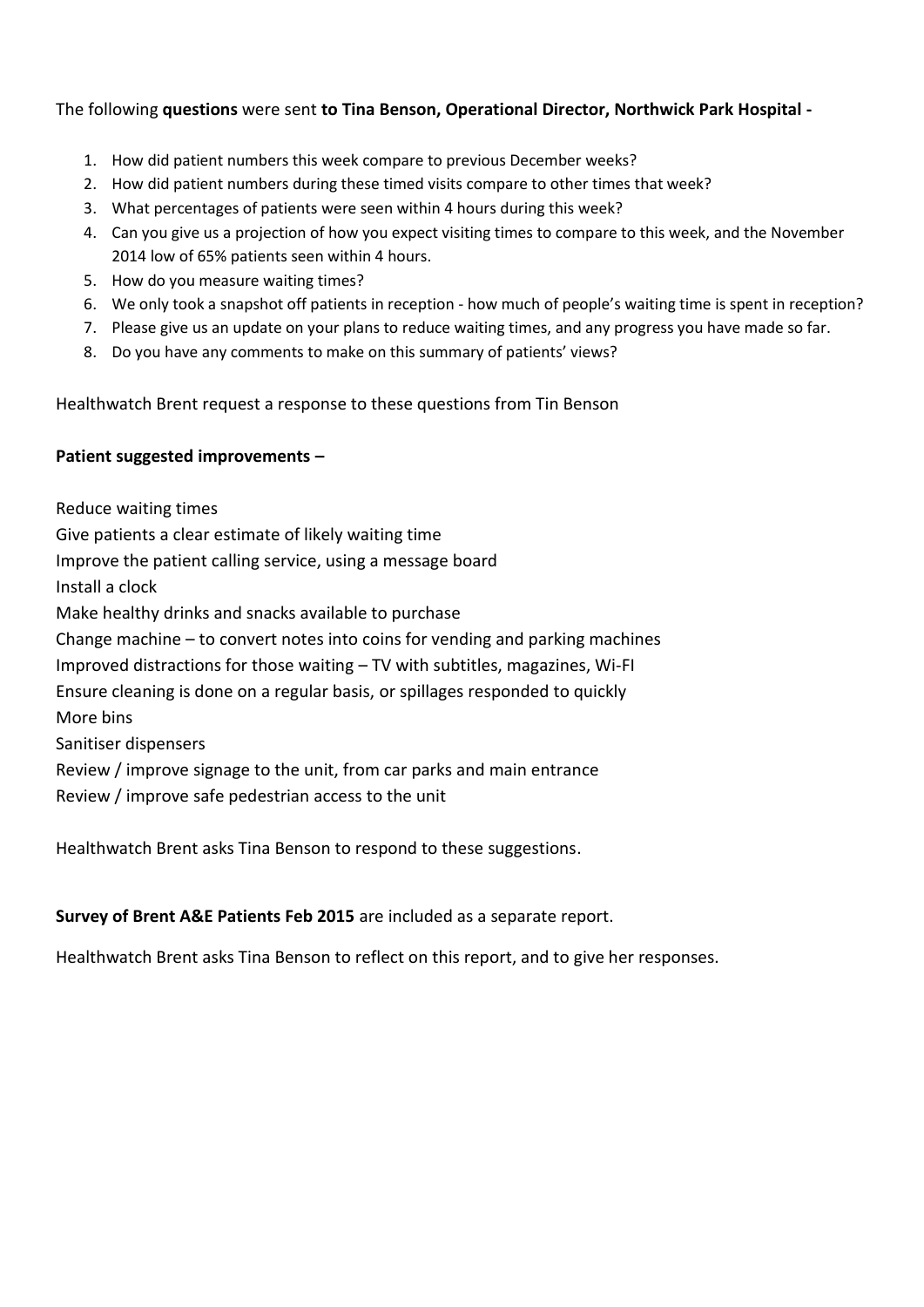| The questions we asked                                                               | The responses patients gave us                                                                                                                                                                                                                                                                                                   |
|--------------------------------------------------------------------------------------|----------------------------------------------------------------------------------------------------------------------------------------------------------------------------------------------------------------------------------------------------------------------------------------------------------------------------------|
| Which borough do you live<br>in?                                                     | Harrow 21 60%<br>Brent 10 28%<br>Ealing 2 6%<br>Hillingdon 1 3%<br>Lambeth 1 3%                                                                                                                                                                                                                                                  |
| Have you used A&E before?                                                            | Yes 28 80%<br>No 7 20%                                                                                                                                                                                                                                                                                                           |
| Which hospital was that?                                                             | Northwich Park 23<br>Ealing 2<br>Central Middlesex Hospital 1<br>Barnet 1<br>Moorfields 1<br>Royal Free 1<br>None 7                                                                                                                                                                                                              |
| How often have you used<br>A&E in the last year?                                     | 5 times 3<br>4 times 2<br>3 times 6<br>2 times 5<br>1 time 12<br>0 times 7                                                                                                                                                                                                                                                       |
| Do you know about GP hubs?                                                           | Yes $6 = 3$ Brent and 3 Harrow<br>No 29                                                                                                                                                                                                                                                                                          |
| Do you know about the<br><b>Urgent Care Centre at Central</b><br>Middlesex Hospital? | Yes 12 34%<br>No 23 66%<br>4 Brent<br>7 Harrow<br>1 Ealing                                                                                                                                                                                                                                                                       |
| How did you get here?                                                                | <b>Car 14</b><br>Lift in car 5<br>Public transport 12<br>Taxi 2<br>On foot 2<br>Ambulance 1<br>The only problem expressed was parking charges                                                                                                                                                                                    |
| What happened when you<br>first arrived here?                                        | Almost everyone went straight to reception and was registered<br>One person reported no one at reception for 5 minutes on arrival<br>3 people went to the old department first<br>1 person arrived with a referral letter form GP<br>1 came for a follow up following a previous visit<br>1 person went for an x-ray then to A&E |
|                                                                                      | 10 people described the process more fully, most said they were seen by a                                                                                                                                                                                                                                                        |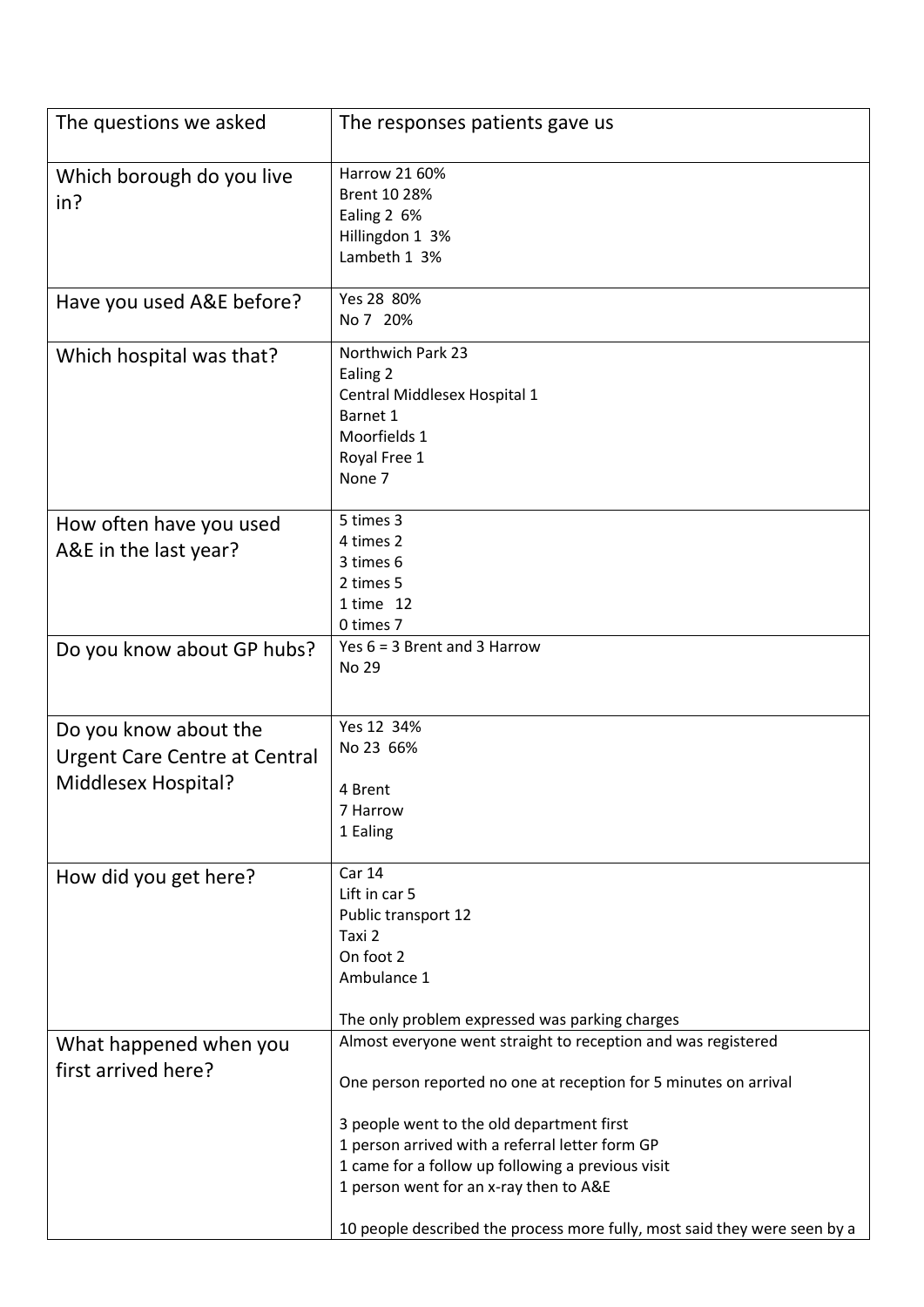|                                                        | nurse on arrival, in 10 minutes, and one 45 minutes after arrival.<br>For most, this was followed by a wait to be called for treatment. 32 people<br>had given a sample and were waiting for results - these were the longest<br>waits reported.<br>1 person signed in and was waiting without yet seeing the nurse.<br>Only 3 people said they waited over 2 hours.<br>One person said they waited over 4 hours.<br>All others where waiting, having arrived within a hour of our visit.<br>2 people were sent to surgery straight after being seen by the nurse. |       |               |                  |
|--------------------------------------------------------|--------------------------------------------------------------------------------------------------------------------------------------------------------------------------------------------------------------------------------------------------------------------------------------------------------------------------------------------------------------------------------------------------------------------------------------------------------------------------------------------------------------------------------------------------------------------|-------|---------------|------------------|
|                                                        | 1 person was referred to a doctor by the nurse and was waiting.                                                                                                                                                                                                                                                                                                                                                                                                                                                                                                    |       |               |                  |
|                                                        | Were the<br>reception staff -                                                                                                                                                                                                                                                                                                                                                                                                                                                                                                                                      | % Yes | % No response | % No             |
|                                                        | Polite?                                                                                                                                                                                                                                                                                                                                                                                                                                                                                                                                                            | 91    | 9             | $\mathbf 0$      |
|                                                        | Sympathetic?                                                                                                                                                                                                                                                                                                                                                                                                                                                                                                                                                       | 80    | 20            | $\mathbf 0$      |
|                                                        | Understanding?                                                                                                                                                                                                                                                                                                                                                                                                                                                                                                                                                     | 83    | 17            | $\mathbf 0$      |
|                                                        | Did staff treat<br>you with -                                                                                                                                                                                                                                                                                                                                                                                                                                                                                                                                      |       |               |                  |
|                                                        | Dignity?                                                                                                                                                                                                                                                                                                                                                                                                                                                                                                                                                           | 77    |               | $\boldsymbol{0}$ |
|                                                        | Kindness?                                                                                                                                                                                                                                                                                                                                                                                                                                                                                                                                                          | 83    | 17            | $\mathbf 0$      |
|                                                        | Compassion?                                                                                                                                                                                                                                                                                                                                                                                                                                                                                                                                                        | 77    | 23            | $\boldsymbol{0}$ |
|                                                        | Courtesy?                                                                                                                                                                                                                                                                                                                                                                                                                                                                                                                                                          | 77    | 23            | 0                |
|                                                        | Respect?                                                                                                                                                                                                                                                                                                                                                                                                                                                                                                                                                           | 80    | 20            | $\mathbf 0$      |
| Have you been told what will<br>happen next?           | Yes 7<br><b>No 28</b>                                                                                                                                                                                                                                                                                                                                                                                                                                                                                                                                              |       |               |                  |
| Have you been told how long<br>you might have to wait? | <b>Yes 10</b><br><b>No 25</b>                                                                                                                                                                                                                                                                                                                                                                                                                                                                                                                                      |       |               |                  |
|                                                        | Every time I ask (about 4 times) told 30 minutes - that's ok-busy<br>about 30 mins.<br>20 mins.<br>20 mins.<br>About 2 hours but maybe longer-will ask at desk<br>It's better than before - sometimes you waited along time before seeing<br>someone, I have spent 4 to 5 hours in the past                                                                                                                                                                                                                                                                        |       |               |                  |
| Can you tell us about the<br>atmosphere here?          | Everyone made positive comments about the new department.<br>The key descriptions were $-$                                                                                                                                                                                                                                                                                                                                                                                                                                                                         |       |               |                  |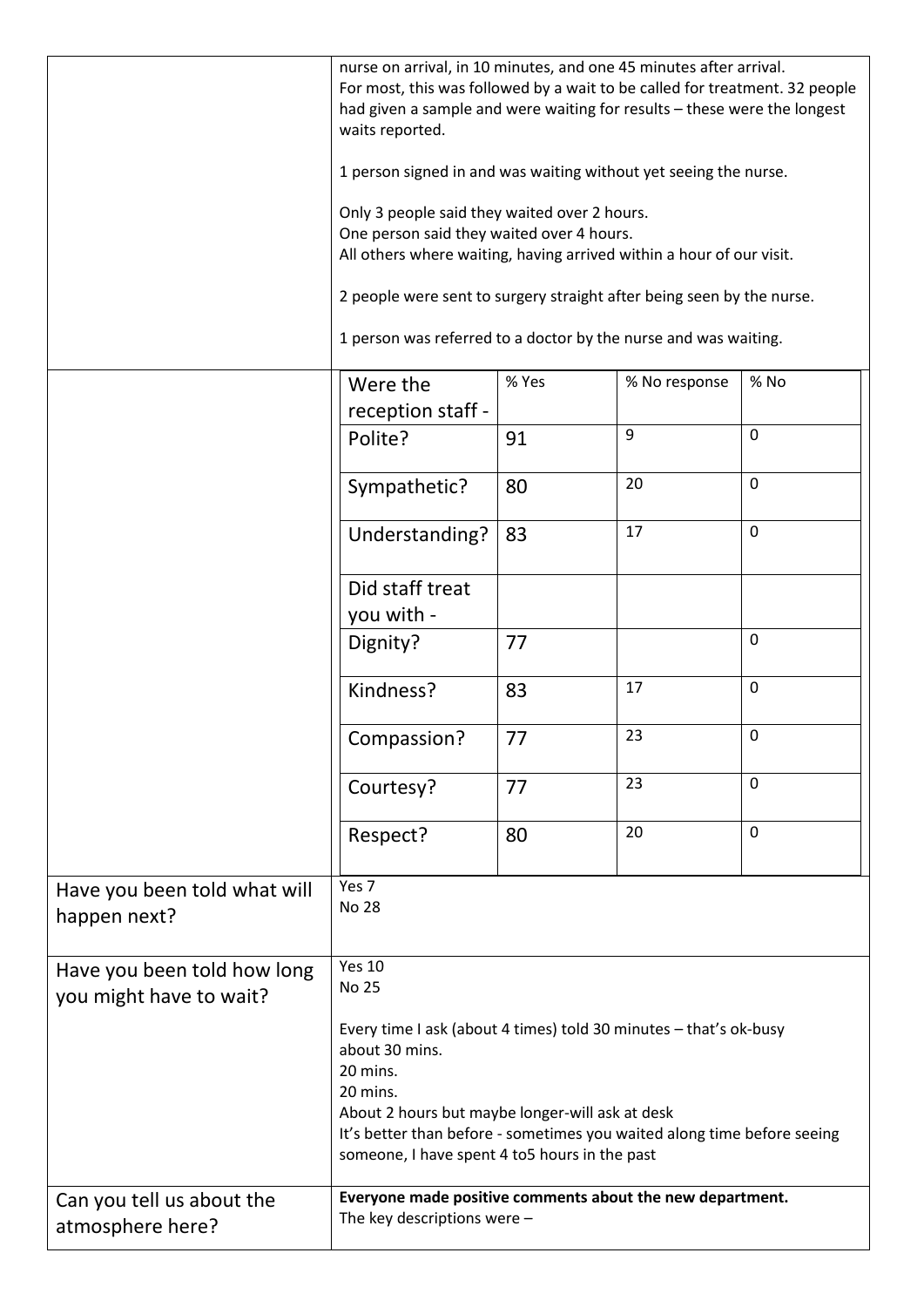|                                           | Quiet and calm<br>Nice, new, clean, spacious, comfortable, hi tech, good<br>More welcoming<br>5 people said is was all right or ok<br>I like separation between kids and adults, can see its new<br>didn't think it would be this crowded<br>I brought my son here before the change, before there was no space, too<br>many people, not enough seats<br>its relaxed-better than before the changes-more welcoming<br>does not feel intimidating, more welcoming and modernised<br>feels too relaxed to be A&E<br><b>Suggestions for improvements -</b>                                                                                                                                                                                                                                                                                                                                                                                       |
|-------------------------------------------|-----------------------------------------------------------------------------------------------------------------------------------------------------------------------------------------------------------------------------------------------------------------------------------------------------------------------------------------------------------------------------------------------------------------------------------------------------------------------------------------------------------------------------------------------------------------------------------------------------------------------------------------------------------------------------------------------------------------------------------------------------------------------------------------------------------------------------------------------------------------------------------------------------------------------------------------------|
|                                           | drinks expensive and unhealthy,<br>vending machines don't take notes<br>a TV with subtitles or music required                                                                                                                                                                                                                                                                                                                                                                                                                                                                                                                                                                                                                                                                                                                                                                                                                                 |
| What has been good about<br>this service? | 8 people reported a pretty quick / very quick service<br>6 people said the environment was good<br>6 people said there was nothing good / nothing particularly good<br>Very busy but thorough<br>Staff listened and understood<br>Nurse talked to me straight away<br>Staff polite, professional<br>Nothing to compare it to<br>Process smoother than before<br>Feel treated well: good at answering questions and made to feel relaxed.<br>Nothing special, standard NHS service<br>Quick and efficient, you know what's going on, that's all you need.                                                                                                                                                                                                                                                                                                                                                                                      |
| What would make this service<br>better?   | <b>Waiting time</b><br>Waiting time too long, have to ask staff about waiting<br>Waiting times- its improving compared to what it was x4<br>Waiting time quicker- last time I waited 6-7 hours (was 11pm) at night<br>Speed it up, more staff<br>More staff, doctors- waiting times<br>Less waiting times, not sure how realistic that is- it depends on the<br>demand<br>Its good - just the waiting-no one says anything - its quicker at the GP<br>The environment<br>Not coming and shouting out your name, can't hear as the unit so big - a<br>screen or speaker with name would be better. X2<br>Need a clock, free coffee machine for the wait<br>Needs- free Wi-Fi - [during the long wait]<br>Entertainment, books, newspapers<br>TV or light music<br>Spillages on floor, cups, cleaning, needs more bins, more hand sanitisers<br>It's a little dirty<br>Parking not clear<br>A vending machine with healthy options instead junk |